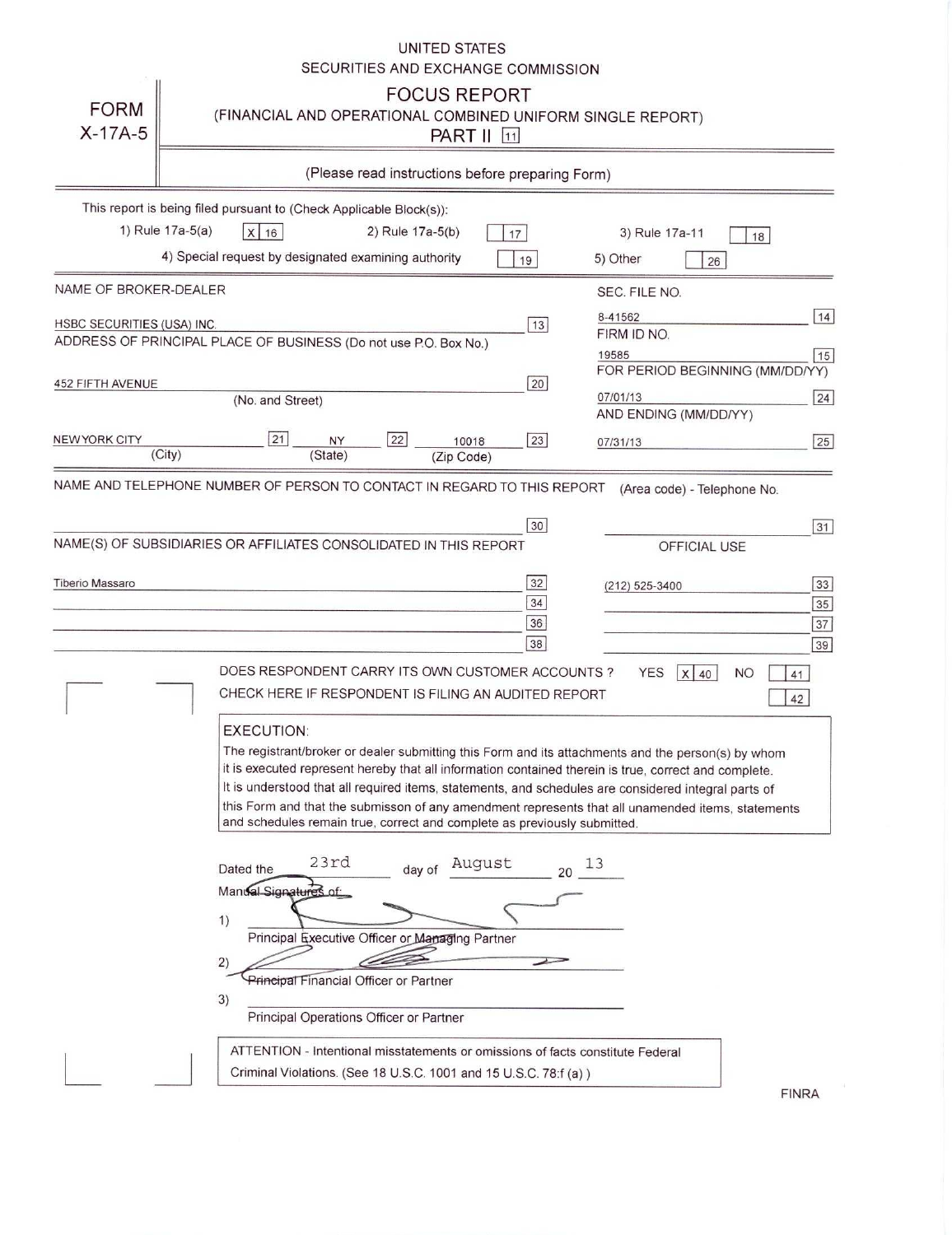#### SUPPLEMENT TO FINANCIAL AND OPERATIONAL COMBINED UNIFORM SINGLE REPORT PART II

#### BROKER OR DEALER

HSBC SECURITIES (USA) INC.

 $07/31/13$ 

as of

## STATEMENT OF SEGREGATION REQUIREMENTS AND FUNDS IN SEGREGATION FOR CUSTOMERS TRADING ON U.S. COMMODITY EXCHANGES

| SEGREGATION REQUIREMENTS (Section 4d(2) of the CEAct)                                       |      |                  |      |
|---------------------------------------------------------------------------------------------|------|------------------|------|
| 1. Net ledger balance                                                                       |      |                  |      |
| A. Cash                                                                                     | \$   | 142,900,822 7010 |      |
| B. Securities (at market)                                                                   |      | 519,397,957 7020 |      |
| 2. Net unrealized profit (loss) in open futures contracts traded on a contract market       |      | 221,284,524 7030 |      |
| 3. Exchange traded options                                                                  |      |                  |      |
| A. Add market value of open option contracts purchased on a contract market                 |      | 47,044,075 7032  |      |
| B. Deduct market value of open option contracts granted (sold) on a contract market         |      | 26,813,247) 7033 |      |
| 4. Net equity (deficit) (add lines 1, 2, and 3)                                             |      | 903,814,131 7040 |      |
| 5. Accounts liquidating to a deficit and accounts with debit balances                       |      |                  |      |
| - gross amount<br>2,297,760                                                                 | 7045 |                  |      |
|                                                                                             |      |                  |      |
| 817,670) 7047<br>Less: amount offset by customer owned securities                           |      | 1,480,090 7050   |      |
| 6. Amount required to be segregated (add lines 4 and 5)                                     | \$   | 905,294,221 7060 |      |
|                                                                                             |      |                  |      |
| FUNDS IN SEGREGATED ACCOUNTS                                                                |      |                  |      |
| 7. Deposited in segregated funds bank accounts                                              |      |                  |      |
| A. Cash                                                                                     |      | 20,699,372       | 7070 |
| B. Securities representing investments of customers' funds (at market)                      |      |                  | 7080 |
| C. Securities held for particular customers or option customers in lieu of cash (at market) |      | 173,567,744      | 7090 |
| 8. Margins on deposit with derivatives clearing organizations of contract markets           |      |                  |      |
| A. Cash                                                                                     | \$   | 15,431,269       | 7100 |
| B. Securities representing investments of customers' funds (at market)                      |      | 404,485,262      | 7110 |
| C. Securities held for particular customers or option customers in lieu of cash (at market) |      | 345,830,213      | 7120 |
| 9. Net settlement from (to) derivatives clearing organizations of contract markets          |      | (31, 469, 722)   | 7130 |
| 10. Exchange traded options                                                                 |      |                  |      |
| A. Value of open long option contracts                                                      |      | 46,744,819 7132  |      |
| B. Value of open short option contracts                                                     |      | 26,551,527 7133  |      |
| 11. Net equities with other FCMs                                                            |      |                  |      |
| A. Net liquidating equity                                                                   |      | 27,758,041 7140  |      |
| B. Securities representing investments of customers' funds (at market)                      |      |                  | 7160 |
| C. Securities held for particular customers or option customers in lieu of cash (at market) |      |                  | 7170 |
| 12. Segregated funds on hand (describe:                                                     |      | $\Omega$         | 7150 |
| 13. Total amount in segregation (add lines 7 through 12)                                    |      | 976,495,471      | 7180 |
| 14. Excess (deficiency) funds in segregation (subtract line 6 from line 13)                 | \$   | 71,201,250 7190  |      |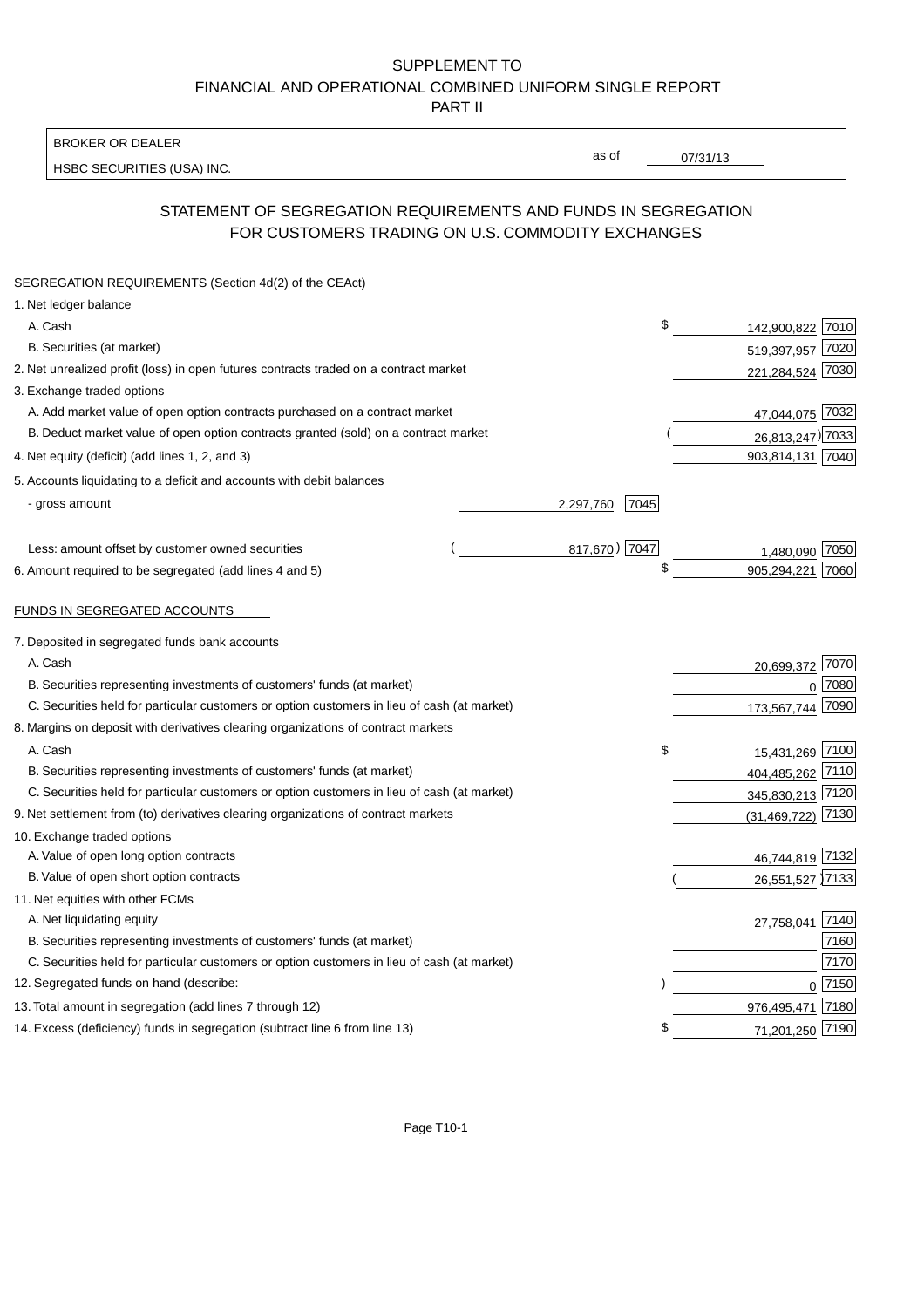# SUPPLEMENT TO FINANCIAL AND OPERATIONAL COMBINED UNIFORM SINGLE REPORT

PART II

 $\overline{\phantom{a}}$ 

| <b>BROKER OR DEALER</b>                                                              |                                        | as of     |          |                  |
|--------------------------------------------------------------------------------------|----------------------------------------|-----------|----------|------------------|
| HSBC SECURITIES (USA) INC.                                                           |                                        |           | 07/31/13 |                  |
| STATEMENT OF SEGREGATION REQUIREMENTS AND FUNDS IN SEGREGATION                       | FOR CUSTOMERS' DEALER OPTIONS ACCOUNTS |           |          |                  |
| 1. Amount required to be segregated in accordance<br>with Commission regulation 32.6 |                                        | \$        |          | 7200<br>0        |
| 2. Funds in segregated accounts                                                      |                                        |           |          |                  |
| A. Cash                                                                              | \$                                     | 7210<br>0 |          |                  |
| B. Securities (at market)<br>C. Total                                                |                                        | 7220<br>0 |          | 7230<br>$\Omega$ |
| 3. Excess (deficiency) funds in segregation                                          |                                        |           |          |                  |
| (subtract line 2.C from line 1)                                                      |                                        |           |          | 0 7240           |

 $\overline{1}$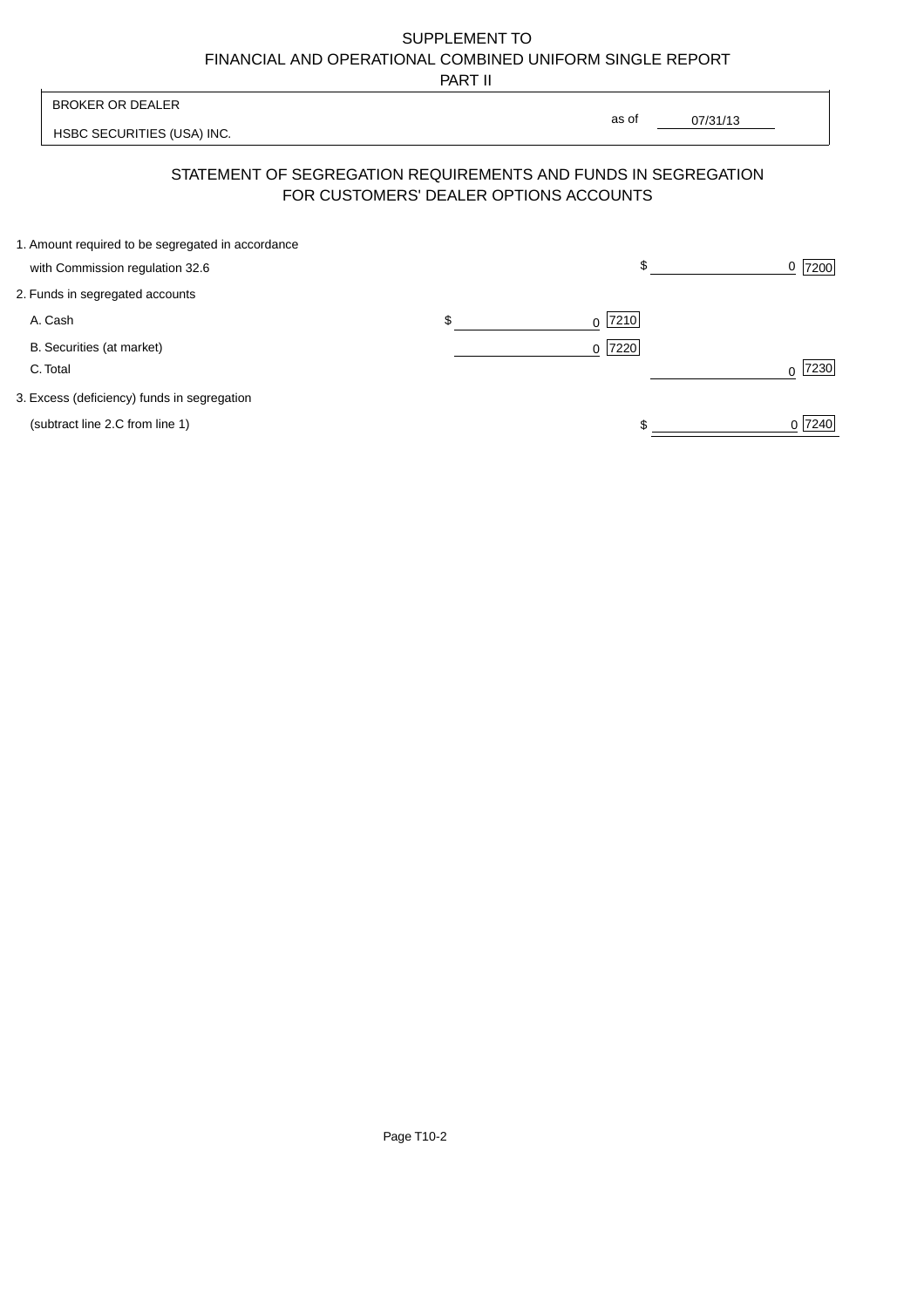# FINANCIAL AND OPERATIONAL COMBINED UNIFORM SINGLE REPORT SUPPLEMENT TO

PART II

HSBC SECURITIES (USA) INC.

BROKER OR DEALER

07/31/13

as of

#### STATEMENT OF SECURED AMOUNTS AND FUNDS HELD IN SEPARATE ACCOUNTS FOR FOREIGN FUTURES AND FOREIGN OPTIONS CUSTOMERS PURSUANT TO COMMISSION REGULATION 30.7

#### FOREIGN FUTURES AND FOREIGN OPTIONS SECURED AMOUNTS - SUMMARY

I. Check the appropriate box to identify the amount shown on line 1. below.

| 7300                                                   | Secured amounts in only U.S. - domiciled customers' accounts                                                                                                         |    |                    |
|--------------------------------------------------------|----------------------------------------------------------------------------------------------------------------------------------------------------------------------|----|--------------------|
| 7310                                                   | Secured amounts in U.S. and foreign - domiciled customers' accounts                                                                                                  |    |                    |
| 7320<br>X                                              | Net liquidating equities in all accounts of customers<br>trading on foreign boards of trade                                                                          |    |                    |
| 7330                                                   | Amount required to be set aside pursuant to law, rule<br>or regulation of a foreign government or a rule of a<br>self-regulatory organization authorized thereunder. |    |                    |
| accounts since the last financial report it filed?     | II. Has the FCM changed the method of calculating the amount to be set aside in separate                                                                             |    |                    |
| 7340<br>Yes                                            | If yes, explain the change below                                                                                                                                     |    |                    |
| 7350<br>No<br>X                                        |                                                                                                                                                                      |    |                    |
|                                                        |                                                                                                                                                                      |    |                    |
| 1. Amount to be set aside in separate section          |                                                                                                                                                                      |    |                    |
| 30.7 accounts                                          |                                                                                                                                                                      | \$ | 7360<br>72,720,303 |
| 2. Total funds in separate section 30.7 accounts       |                                                                                                                                                                      |    |                    |
| (page T10-4, line 8)                                   |                                                                                                                                                                      |    | 7370<br>89,831,651 |
| 3. Excess (deficiency) - (subtract line 1 from line 2) |                                                                                                                                                                      | S  | 17,111,348 7380    |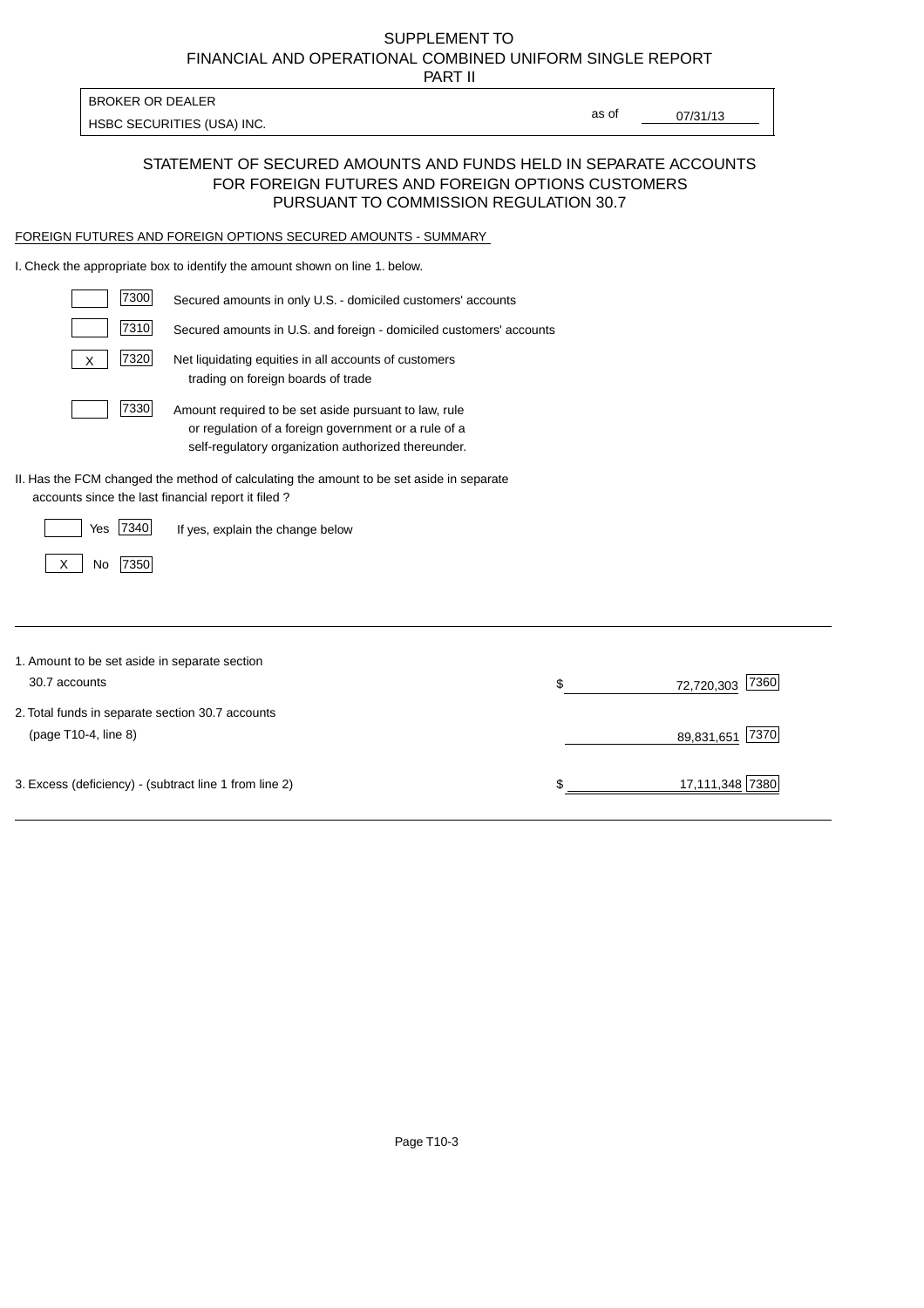#### SUPPLEMENT TO

FINANCIAL AND OPERATIONAL COMBINED UNIFORM SINGLE REPORT

PART II

#### BROKER OR DEALER

HSBC SECURITIES (USA) INC.

07/31/13 as of

#### STATEMENT OF SECURED AMOUNTS AND FUNDS HELD IN SEPARATE ACCOUNTS FOR FOREIGN FUTURES AND FOREIGN OPTIONS CUSTOMERS PURSUANT TO COMMISSION REGULATION 30.7

#### FUNDS DEPOSITED IN SEPARATE REGULATION 30.7 ACCOUNTS

| 1. Cash in banks                                                                              |                       |                 |
|-----------------------------------------------------------------------------------------------|-----------------------|-----------------|
| A. Banks located in the United States                                                         | \$<br>1,269,786 7500  |                 |
| B. Other banks designated by the Commission                                                   |                       |                 |
| 7510<br>Name(s):<br><b>HARRIS TRUST</b>                                                       | 5,641,514 7520 \$     | 6,911,300 7530  |
| 2. Securities                                                                                 |                       |                 |
| A. In safekeeping with banks located in the United States                                     | \$<br>24,114,984 7540 |                 |
| B. In safekeeping with other banks designated by the Commission                               |                       |                 |
| 7550<br>Name(s):<br><b>HARRIS TRUST</b>                                                       | $0$ 7560              | 24,114,984 7570 |
| 3. Equities with registered futures commission merchants                                      |                       |                 |
| A. Cash                                                                                       | \$<br>$0$ 7580        |                 |
| <b>B.</b> Securities                                                                          | $0$ 7590              |                 |
| C. Unrealized gain (loss) on open futures contracts                                           | $0$ 7600              |                 |
| D. Value of long option contracts                                                             | $0$ 7610              |                 |
| E. Value of short option contracts                                                            | $0$ ) 7615            | 0 7620          |
| 4. Amounts held by clearing organizations of foreign boards of trade                          |                       |                 |
| Name(s):<br>7630                                                                              |                       |                 |
| A. Cash                                                                                       | \$<br>7640            |                 |
| <b>B.</b> Securities                                                                          | 7650                  |                 |
| C. Amount due to (from) clearing organizations - daily variation                              | 7660                  |                 |
| D. Value of long option contracts                                                             | 7670                  |                 |
| E. Value of short option contracts                                                            | 7675                  | 7680            |
| 5. Amounts held by members of foreign boards of trade<br>Name(s):<br>7690                     |                       |                 |
| A. Cash                                                                                       | \$<br>36,865,488 7700 |                 |
| <b>B.</b> Securities                                                                          | 18,604,785 7710       |                 |
| C. Unrealized gain (loss) on open futures contracts                                           | 3,335,094 7720        |                 |
| D. Value of long option contracts                                                             | $0$  7730             |                 |
| E. Value of short option contracts                                                            | $_0$ ) 7735           | 58,805,367 7740 |
| 6. Amounts with other depositories designated by a foreign board of trade<br>7750<br>Name(s): |                       | 0 7760          |
|                                                                                               |                       | 0 7765          |
|                                                                                               | \$                    |                 |
| 8. Total funds in separate section 30.7 accounts (to page T10-3 line 2)                       |                       | 89,831,651 7770 |

a separate schedule detailing the obligations shown on each such line. A. If any securities shown are other than the types of securities referred to in CFTC Regulation 1.25, attach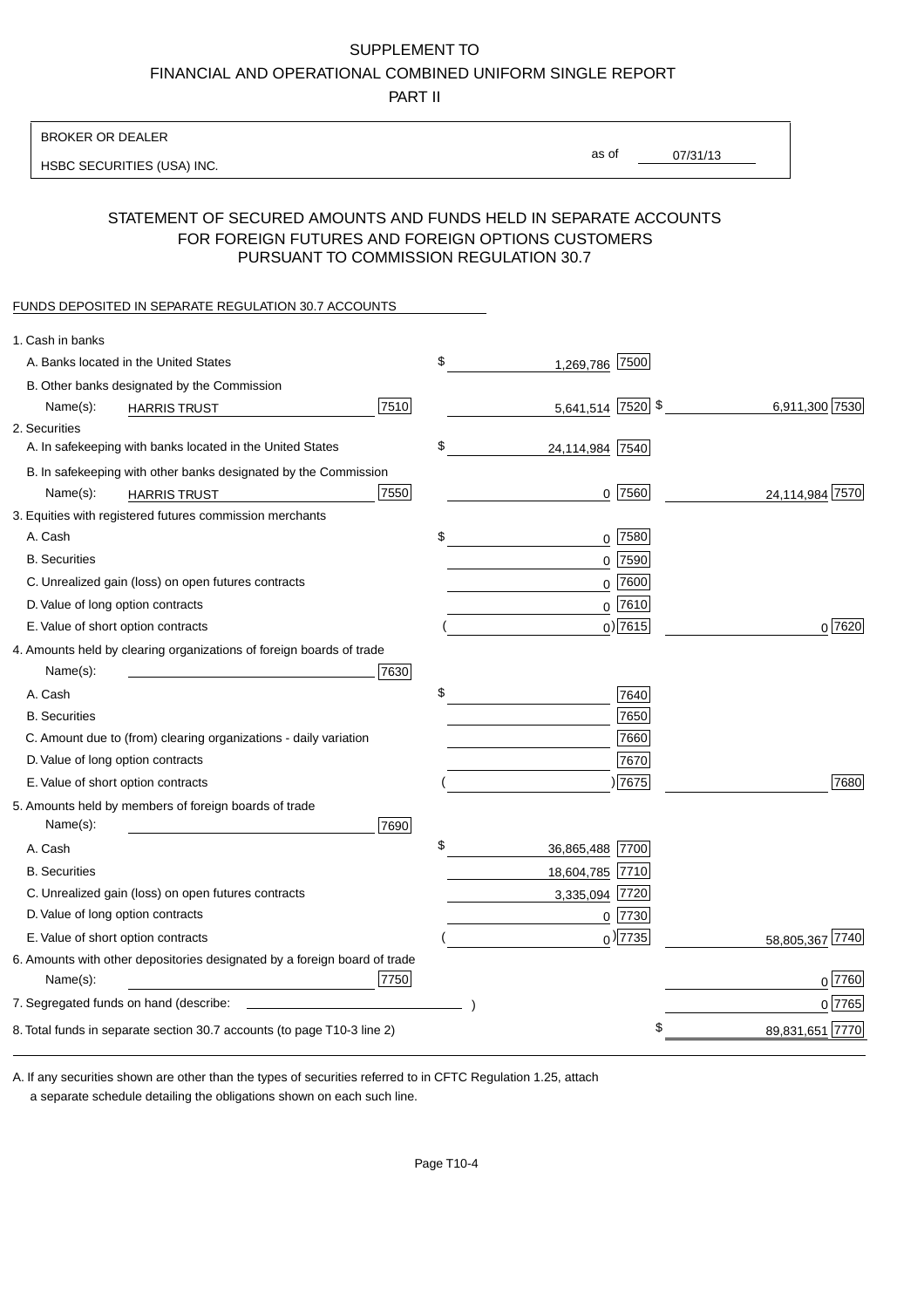# SUPPLEMENT TO FINANCIAL AND OPERATIONAL COMBINED UNIFORM SINGLE REPORT

PART II

BROKER OR DEALER

HSBC SECURITIES (USA) INC.

 $07/31/13$ 

as of

### STATEMENT OF SEQUESTRATION REQUIREMENTS AND FUNDS IN CLEARED OTC DERIVATIVES SEQUESTERED ACCOUNTS

| CLEARED OTC DERIVATIVES CUSTOMER REQUIREMENTS                                                                             |                 |                  |                     |
|---------------------------------------------------------------------------------------------------------------------------|-----------------|------------------|---------------------|
| 1. Net ledger balance                                                                                                     |                 |                  |                     |
| A. Cash                                                                                                                   | \$              | 39,692,892 8500  |                     |
| B. Securities (at market)                                                                                                 |                 |                  | 0 8510              |
| 2. Net unrealized profit (loss) in open cleared OTC derivatives                                                           |                 | 580,133 8520     |                     |
| 3. Cleared OTC derivatives options                                                                                        |                 |                  |                     |
| A. Market value of open cleared OTC derivatives option contracts purchased                                                |                 |                  | $0^{8530}$          |
| B. Market value of open cleared OTC derivatives option contracts granted (sold)                                           |                 |                  | $0$ ) 8540          |
| 4. Net equity (deficit) (add lines 1, 2 and 3)                                                                            | \$              | 40,273,025 8550  |                     |
| 5. Accounts liquidating to a deficit and accounts with debit balances                                                     |                 |                  |                     |
| - gross amount                                                                                                            | \$<br>8560<br>0 |                  |                     |
| Less: amount offset by customer owned securities                                                                          | $0)$ 8570       |                  | 0 8580              |
| 6. Amount required to be sequestered for cleared OTC derivatives customers                                                |                 |                  |                     |
| (add lines 4 and 5)                                                                                                       | \$              | 40,273,025 8590  |                     |
| FUNDS IN CLEARED OTC DERIVATIVES CUSTOMER SEQUESTERED ACCOUNTS                                                            |                 |                  |                     |
| 7. Deposited in cleared OTC derivatives customer sequestered accounts at banks                                            |                 |                  |                     |
| A. Cash                                                                                                                   | \$              | 75,165,634 8600  |                     |
| B. Securities representing investment of customers' funds (at market)                                                     |                 |                  | $0^{8610}$          |
| C. Securities held for particular customers or option customers in lieu of cash (at market)                               |                 | $\overline{0}$   | 8620                |
| 8. Margins on deposit with derivatives clearing organizations in cleared OTC derivatives customer<br>sequestered accounts |                 |                  |                     |
| A. Cash                                                                                                                   |                 | 21,056,055 8630  |                     |
| B. Securities representing investment of customers' funds (at market)                                                     |                 | 28,500,000 8640  |                     |
| C. Securities held for particular customers or option customers in lieu of cash (at market)                               |                 |                  | 0 8650              |
| 9. Net settlement from (to) derivatives clearing organizations                                                            |                 | (1,448,344)      | 8660                |
| 10. Cleared OTC derivatives options                                                                                       |                 |                  |                     |
| A. Value of open cleared OTC derivatives long option contracts                                                            |                 |                  | 0   8670            |
| B. Value of open cleared OTC derivatives short option contracts                                                           |                 |                  | 0 8680              |
| 11. Net equities with other FCMs                                                                                          |                 |                  |                     |
| A. Net liquidating equity                                                                                                 |                 |                  | 0   8690            |
| B. Securities representing investment of customers' funds (at market)                                                     |                 |                  | 0 8700              |
| C. Securities held for particular customers or option customers in lieu of cash (at market)                               |                 |                  | $0 \overline{8710}$ |
| 12. Cleared OTC derivatives customer funds on hand                                                                        |                 |                  | $0 \overline{8715}$ |
| 13. Total amount in sequestration (add lines 7 through 12)                                                                | \$              | 123,273,345 8720 |                     |
| 14. Excess (deficiency) funds in sequestration (subtract line 6 from line 13)                                             | \$              | 83,000,320 8730  |                     |